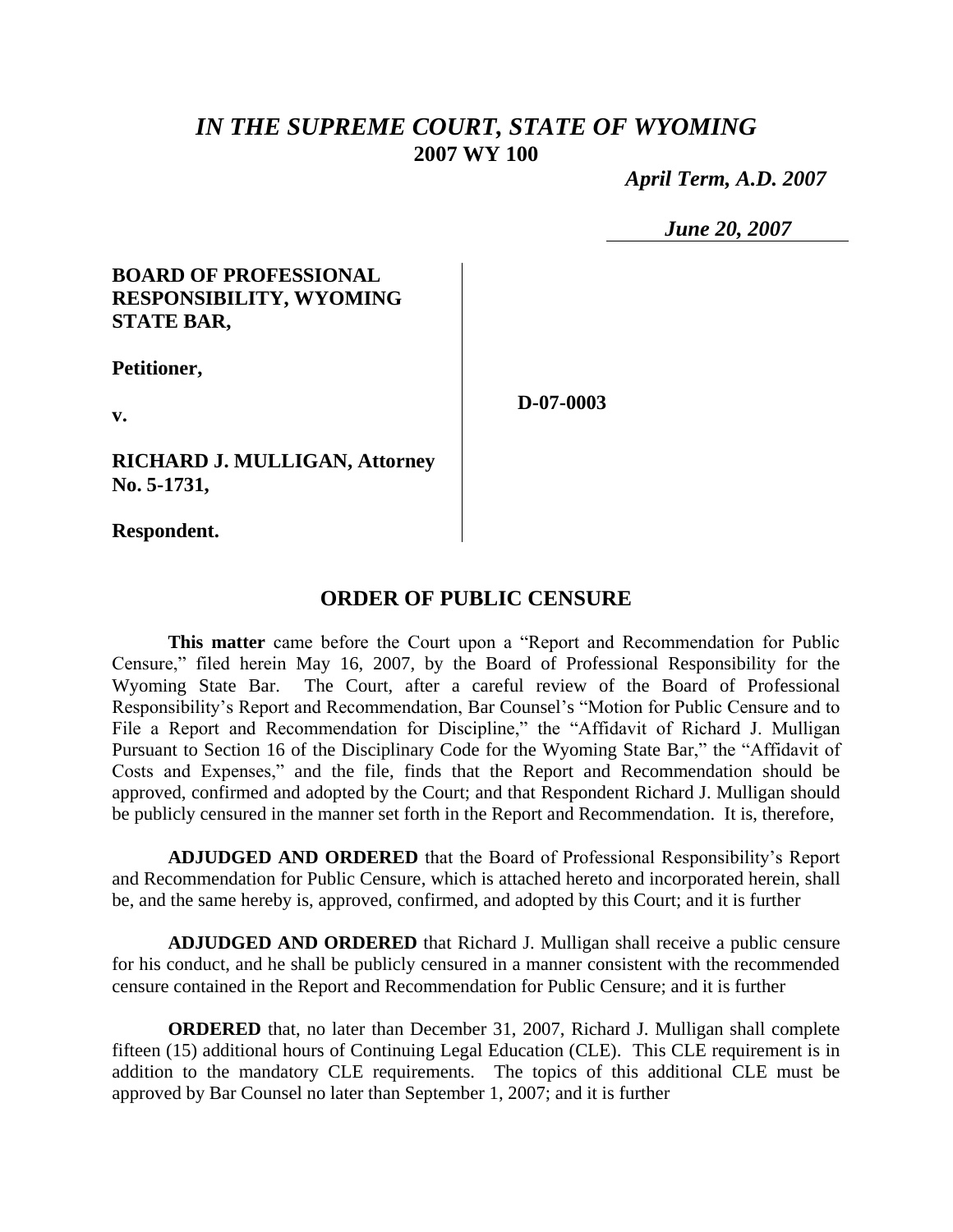**ORDERED** that Richard J. Mulligan shall draft a billing form for use in matters where he uses an outside contractor. The billing form must specify billing attributable to Mr. Mulligan's own efforts as well as show the amounts passed through directly to an "outside vendor" pursuant to a representation agreement. The billing form must be approved by Bar Counsel; and it is further

**ORDERED** that, pursuant to Section 26 of the Disciplinary Code for the Wyoming State Bar, Richard J. Mulligan shall reimburse the Wyoming State Bar the amount of \$59.97, representing some of the costs incurred in handling this matter, as well as pay the administrative fee of \$500.00. Mr. Mulligan shall pay the total amount of \$559.97 to the Clerk of the Board of Professional Responsibility on or before September 1, 2007; and it is further

**ORDERED** that the Clerk of this Court shall docket this Order of Public Censure, along with the incorporated Report and Recommendation for Public Censure, as a matter coming regularly before this Court as a public record; and it is further

**ORDERED** that, pursuant to Rule 4(c) of the Disciplinary Code for the Wyoming State Bar, this Order of Public Censure, along with the incorporated Report and Recommendation for Public Censure, shall be published in the Wyoming Reporter and the Pacific Reporter; and it is further

**ORDERED** that the Clerk of this Court cause a copy of the Order of Public Censure to be served upon Respondent Richard J. Mulligan; and it is further

**ORDERED** that the Clerk of this Court transmit a copy of this Order of Public Censure to members of the Board of Professional Responsibility, and the clerks of the appropriate courts of the State of Wyoming.

**DATED** this day of June, 2007.

### **BY THE COURT:**

**BARTON R. VOIGT Chief Justice**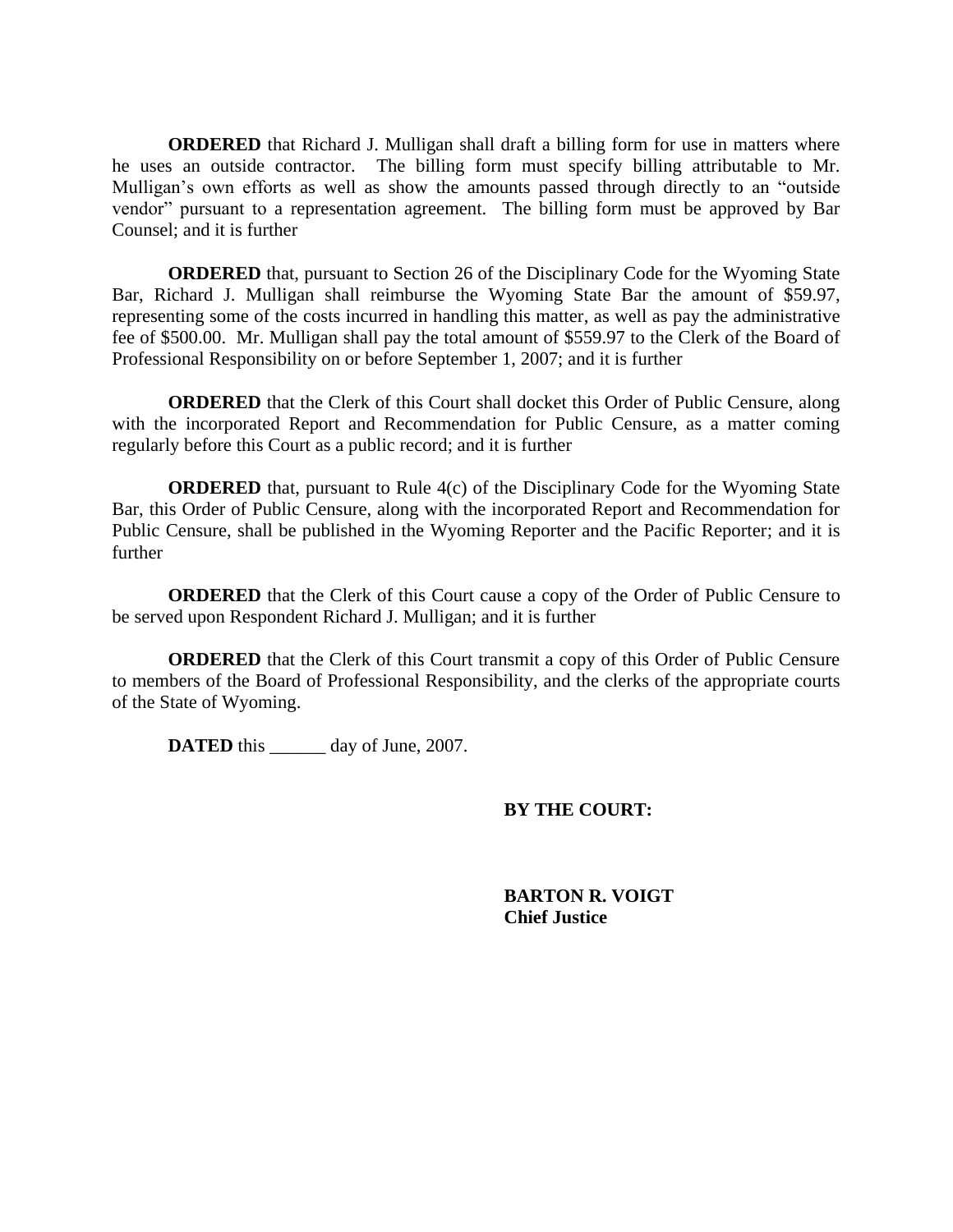# BEFORE THE BOARD OF PROFESSIONAL RESPONSIBILITY **WYOMING STATE BAR STATE OF WYOMING**

In the matter of RICHARD J. MULLIGAN **WSB** Attorney No. 5-1731

**Respondent** 

No. 2006-54

### REPORT AND RECOMMENDATION FOR PUBLIC CENSURE

 $\lambda$ 

The Board of Professional Responsibility makes the following report and recommendation for public censure and additional discipline, with its findings of fact, conclusions of law, and recommendation to the Supreme Court of Wyoming:

### **FINDINGS OF FACT**

1. Richard J. Mulligan ("Mulligan") is currently an active member of the Wyoming State Bar, having been admitted in 1980. He became a member of the New Jersey State Bar in 1968 and practiced in that state until moving to Wyoming. Mr. Mulligan resides in Jackson, Wyoming where he has established his law practice.

In April of 2003, Timothy W. Groenstein contacted Mulligan concerning a  $2.$ divorce case which Groenstein had filed against his then wife Yasmine E. Groenstein, in the District Court, Teton, County, Wyoming. At the time Groenstein was represented by another attorney. Mulligan agreed to represent Groenstein in the divorce, and Groenstein's former attorney withdrew.

 $\mathbf 1$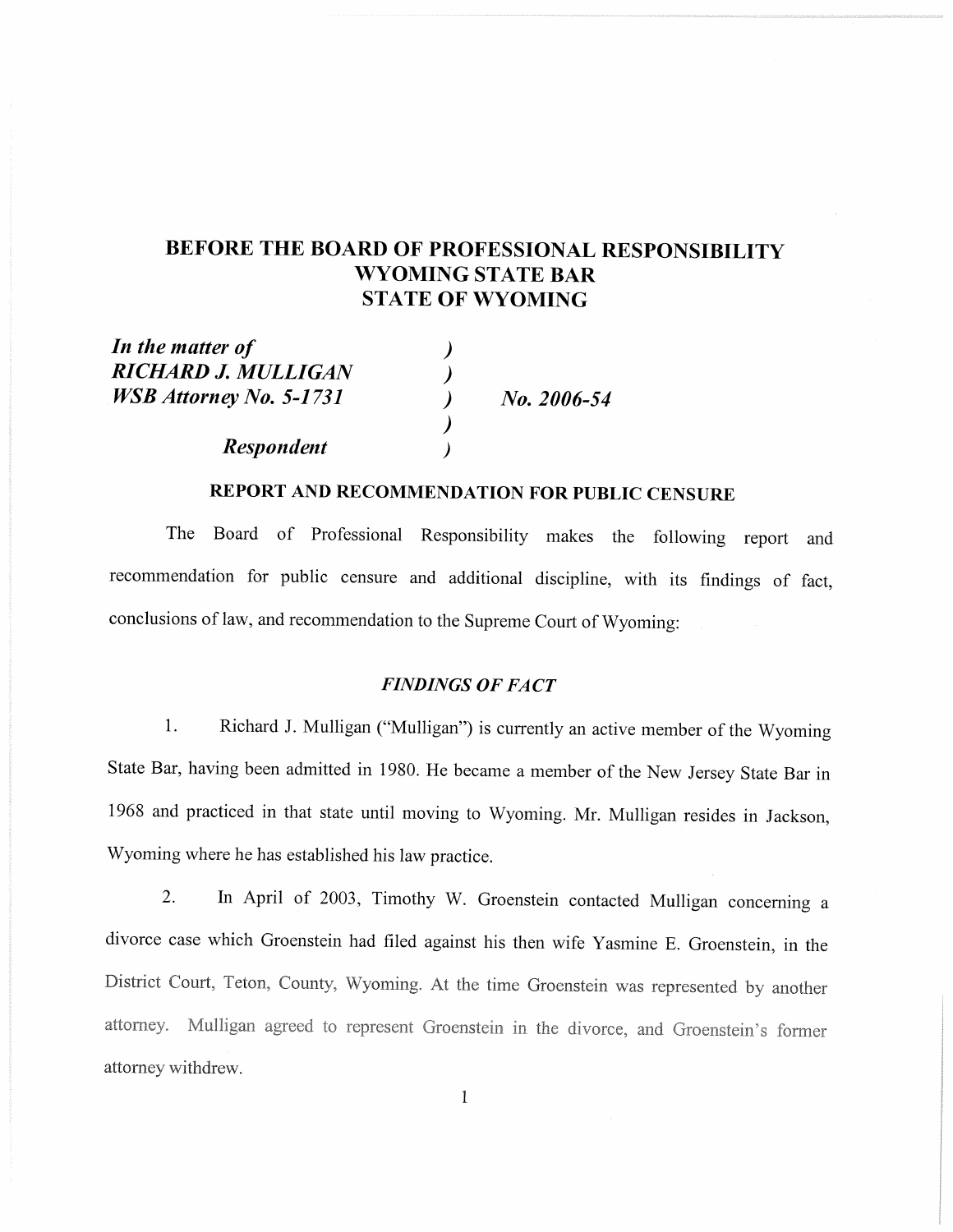$3.$ Mulligan and Groenstein entered into a fee agreement dated May 1, 2003, by which Groenstein agreed to pay Mulligan at the hourly rate of Two Hundred Fifty Dollars (\$250.00) and advanced a Ten Thousand Dollar (\$10,000.00) retainer.

 $\overline{4}$ . The divorce matter was tried before the Honorable Nancy J. Guthrie on September 22, 23, and 24, 2003. In December of 2003, the Judge entered a Decree of Divorce granting primary custody of the child to the mother and giving Groenstein a three day a week visitation and an overnight visitation. The District Court further calculated the child support to be paid by Groenstein, but did not take into consideration the dependent payments the child was receiving from the Social Security Administration for the father's disability. Further, the Court calculated Groenstein's income using three components, including a ten percent  $(10\%)$  statutory rate of interest on Groenstein's investments.

5. Subsequent to the entry of the Divorce Decree, Groenstein and Mulligan met on two occasions in December of 2003 to discuss an appeal of the District Court's Order to the Wyoming Supreme Court. At that time, a fee agreement for the appeal was discussed by the parties.

6. The parties disagree as to the nature of the discussion concerning the fee. Mulligan claims that he told Groenstein that he would continue to charge the same hourly rate, Two Hundred Fifty Dollars (\$250.00), and estimated the cost of appeal would be approximately Fifteen Thousand Dollars (\$15,000.00) including costs of transcript and set a fee cap of Fifteen Thousand Dollars (\$15,000.00). Groenstein alleges that he was told the appeal would cost no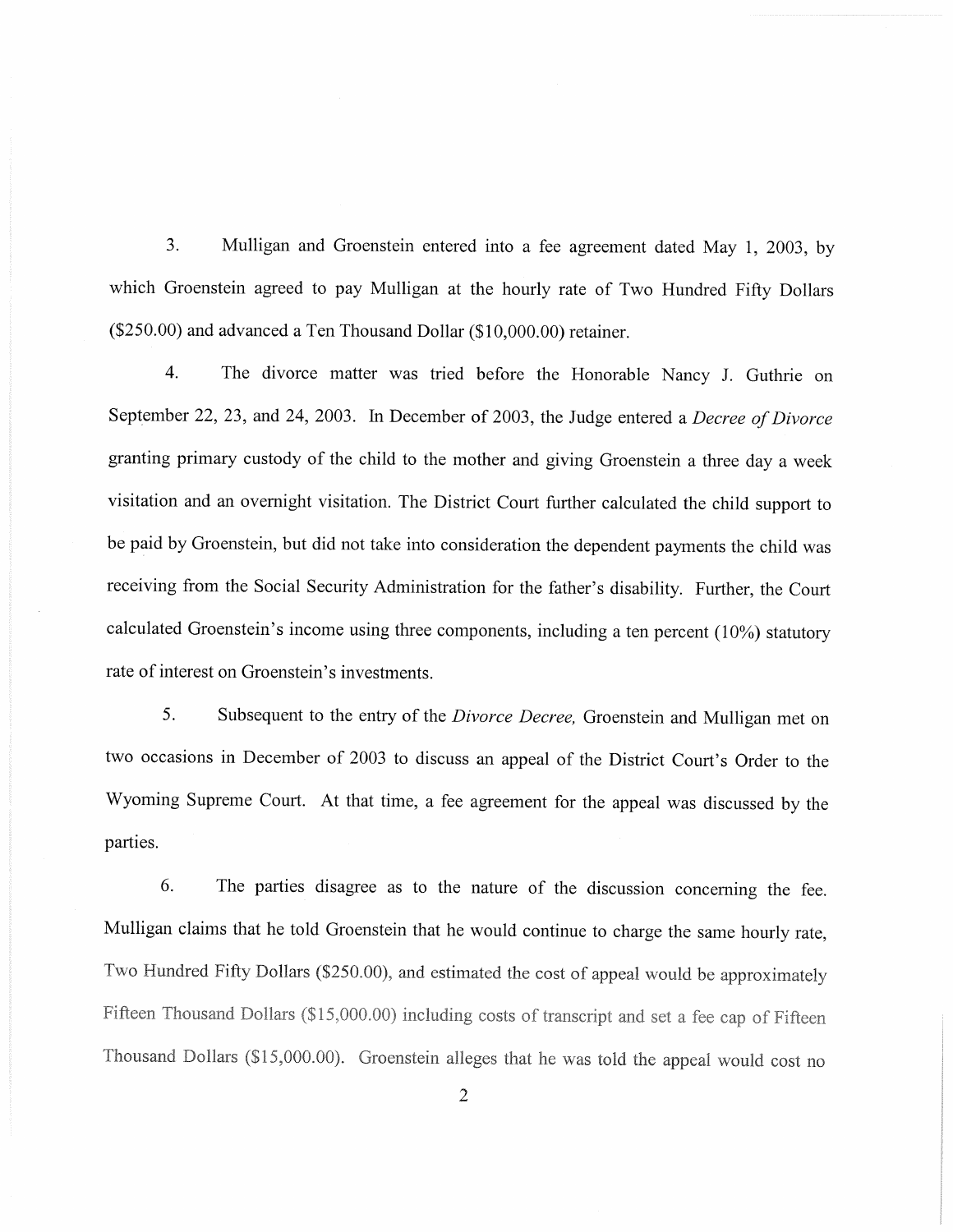more than Ten Thousand Dollars (\$10,000.00).

 $7.$ Because of the time constraints, the Notice of Appeal was filed by Mulligan on January 7, 2004. On January 11, 2004, Mulligan prepared a written fee agreement which was emailed and then mailed to Groenstein. The fee agreement provided, among other things, for an hourly rate for Mulligan of Two Hundred Fifty Dollars (\$250.00), a cap on attorneys' fees of Fifteen Thousand Dollars (\$15,000.00), a retainer of Five Thousand Dollars (\$5,000.00) and gave Mulligan the right to employ associate counsel ". . . to assist or principally prepare and conduct the appeal of this matter."

8. Groenstein claims that shortly after receiving the fee agreement by email and mail, he complained to Mulligan that the fee cap was to be Ten Thousand Dollars (\$10,000.00) and outside attorneys were not to be used. Mulligan claims that Groenstein did not respond to the proposed fee agreement until May of 2004, after the appellate brief had been prepared and filed.

9. The appeal brief was prepared and filed with the Supreme Court by letter dated May 7, 2004.

 $10.$ By letter dated May 28, 2004, Groenstein paid Mulligan the Five Thousand Dollar (\$5,000.00) retainer in accordance with the fee agreement, but complained that he had never received a "corrected copy" of the fee agreement.

In early June of 2004, Mulligan sent another fee agreement to Groenstein which 11. provided, among other things, "... the client agrees to pay a fee in the amount of \$250.00 per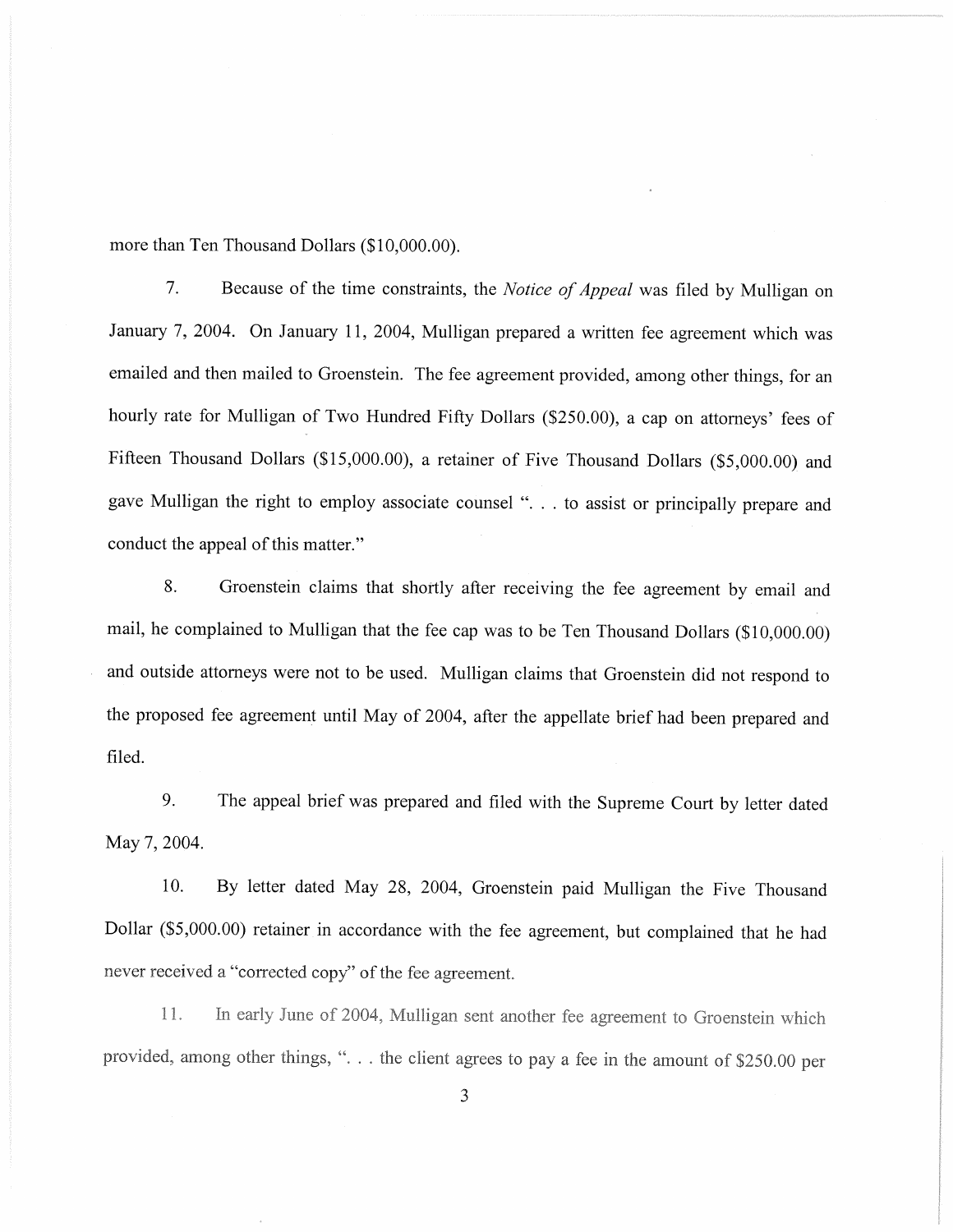hour for handling of the appeal," that the time for Mulligan would be charged at Two Hundred Fifty Dollars (\$250.00) per hour, and further that associate counsel could be employed "with the approval of the client to assist in the appeal of this matter." There was no cap on fees in this fee agreement.

12. Groenstein refused to sign the new fee agreement and the parties could not agree upon a compromise agreement.

On July 30, 2004 Groenstein terminated Mr. Mulligan as his counsel and 13. employed other counsel who argued the matter before the Wyoming Supreme Court. The Supreme Court issued its decision on January 19, 2005, affirming the District Court's judgment with regard to child custody and reversing the District Court's decision concerning the amount of child support and remanded for proper calculation.

14. During the time period from January of 2004 through May 7, 2004, Mulligan was working on the appeal brief and communicating with Groenstein discussing the contents and scope of the brief.

15. To assist in the preparation and filing of the brief, Mulligan hired an independent associate counsel, a Wyoming attorney who had been admitted to practice for over ten (10) years and who had contracted with Mulligan before on other cases for other clients and was experienced in preparing appeal briefs. The attorney reviewed the files and transcript of the trial and prepared the brief for Mulligan's signature.

16. In doing the legal research, reviewing the files and generally preparing the brief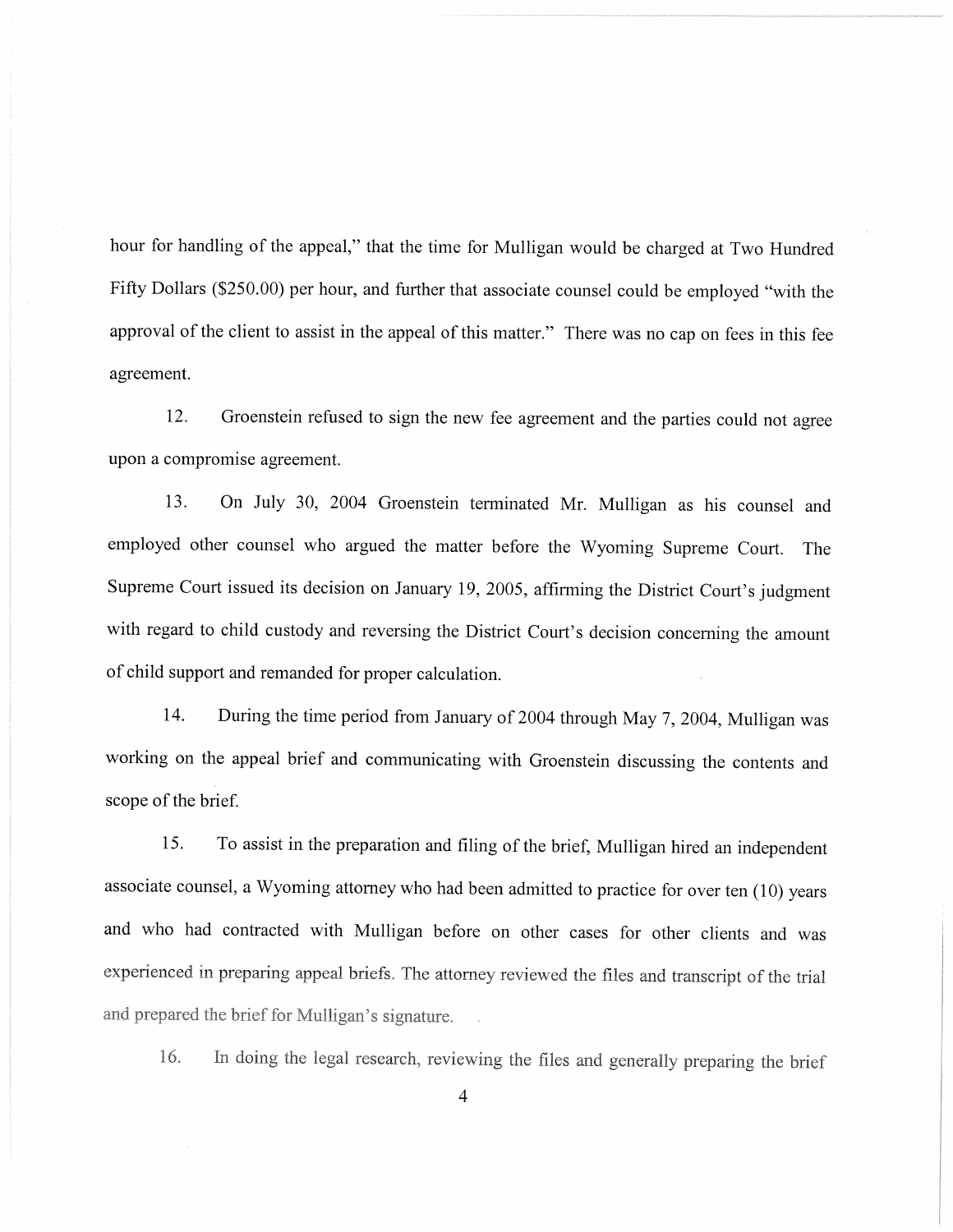for filing, the associate counsel charged Mulligan at the rate of Eighty Five Dollars (\$85.00) per hour. The counsel submitted monthly statements to Mulligan, which included a declaration of the time, in hours and tenths of hours, spent in preparing the brief, a general description of the services performed and the total dollar amount due and owing based upon the time expended times Eighty Five Dollars (\$85.00) per hour. Mulligan paid these invoices as received.

17. Mulligan submitted monthly, itemized statements to Groenstein which indicated the date the service was performed, the general nature of the services, and the time expended in performing those services, multiplied by the hourly rate of Two Hundred Fifty Dollars (\$250.00) per hour.

In billing for the associate counsel's services, Mulligan would incorporate the 18. attorney's statement to him in his monthly invoices to Groenstein, giving no indication that associate counsel had actually done the work. Mulligan then billed Groenstein for the work done by the attorney at Mulligan's hourly rate of Two Hundred Fifty Dollars (\$250.00) per hour.

19. This was the billing practice that Mulligan had followed in the past with other clients when he utilized the associate counsel's services, paying the attorney at the hourly rate of Eighty Five Dollars (\$85.00) per hour and billing at his rate of Two Hundred Fifty Dollars (\$250.00) plus/minus per hour. In following this practice, Mulligan states that he did not believe he was violating any professional code or rule and was billing Groenstein for services rendered by the Mulligan Law Office.

Subsequent to his termination, Mulligan continued to bill Groenstein for legal 20.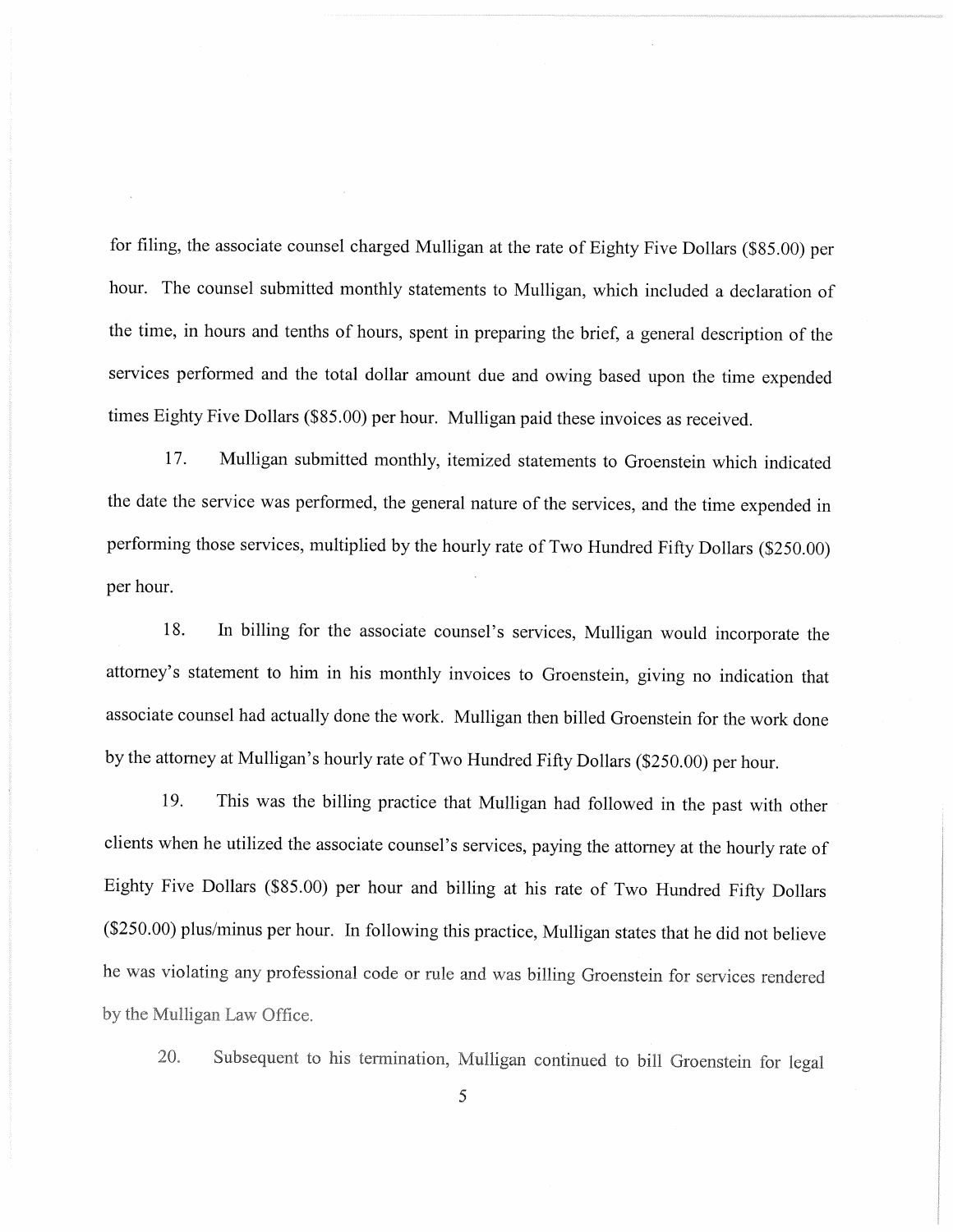services and costs incurred in perfecting the appeal. When Groenstein refused to pay the outstanding invoices, Mulligan filed a complaint against Groenstein seeking payment of the remaining amount of attorney's fees and costs incurred in the appeal. Groenstein counterclaimed against Mulligan, alleging, among other things, that Mulligan committed legal malpractice in his representation of Groenstein and that Groenstein was damaged as a result. Groenstein's malpractice claims were dismissed pursuant to Mulligan's Motion for Judgment on the Pleadings and the claims for attorneys' fees were resolved through settlement.

21. After the settlement of the litigation between Mulligan and Groenstein, Groenstein filed a Complaint before the Board of Professional Responsibility alleging "Billing Fraud" by Mulligan in billing Groenstein at Mulligan's hourly rate Two Hundred Fifty Dollars (\$250.00) for work done by the associate attorney at a lesser rate Eighty Five Dollars (\$85.00).

22. Mulligan has violated Rule 8.4(c) of the Wyoming Rules of Professional Conduct. The stipulated violation is based upon Mulligan's misrepresentation to Groenstein that Mulligan had actually performed all of the legal services in perfecting the appeal of Judge Guthrie's decision, including research and preparation of the brief and upon Mulligan's charging his hourly rate of Two Hundred Fifty Dollars (\$250.00) per hour for work done by the associate counsel at Eighty Five Dollars (\$85.00) per hour.

6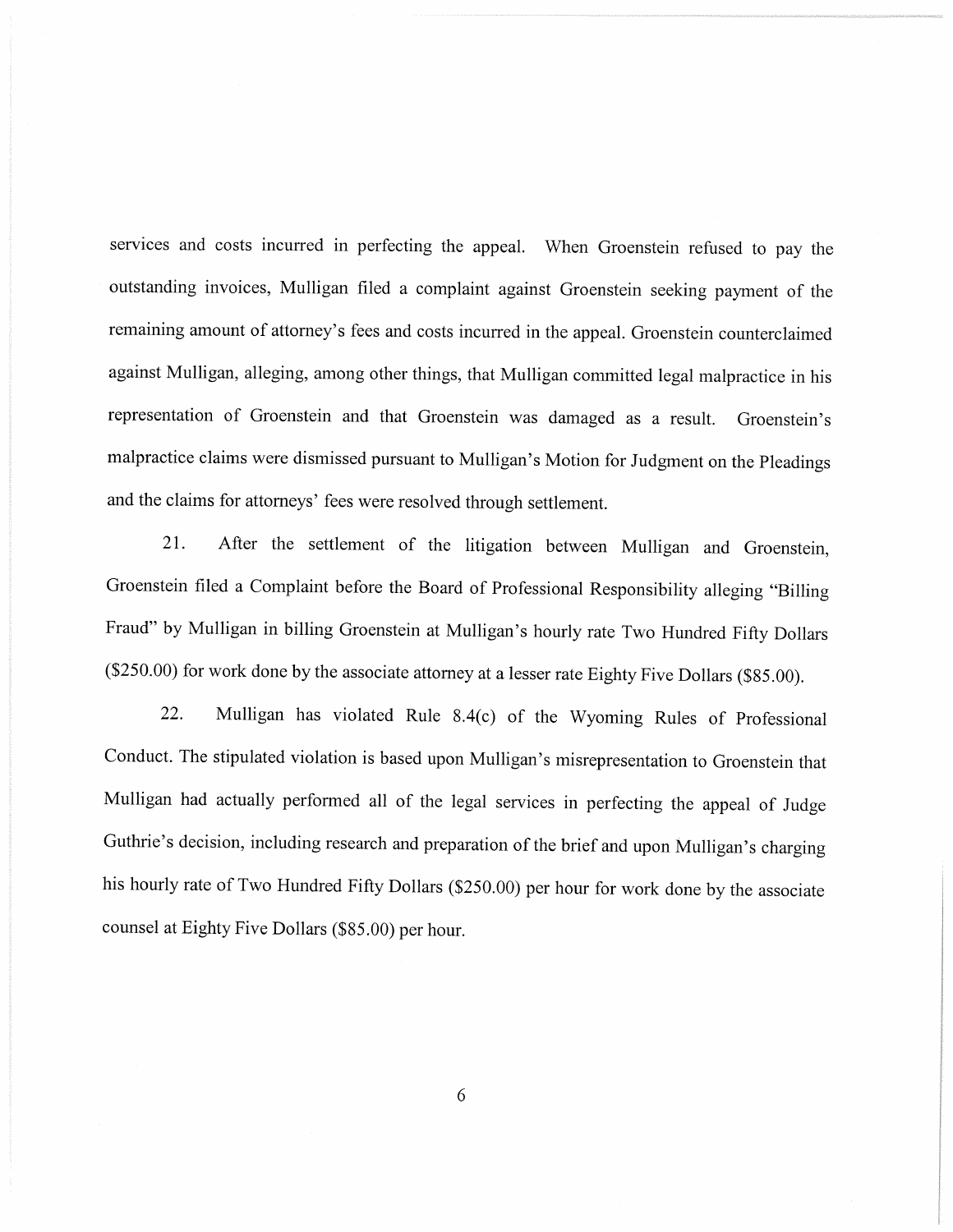#### **CONCLUSIONS OF LAW**

Standard 4.63 of the ABA Standards for Imposing Lawyer Sanctions discusses 23. the acts which result in a public censure for violations of Rule 8.4(c): "Reprimand [public censure] is generally appropriate when a lawyer negligently fails to provide a client with accurate or complete information, and causes injury or potential injury to the client."

24. ABA Standards for Imposing Lawyer Sanctions 9.1 provides for consideration of aggravating and mitigating circumstances in deciding on an appropriate sanction. Section 9.21 defines aggravating circumstances as "any consideration, or factors that may justify an increase in the degree of discipline to be imposed." Section 9.31 defines mitigating circumstances as "any considerations, or factors that may justify a reduction in the degree of discipline to be imposed.":

a. Applicable aggravating factors in this case are:

i. Section 9.22 (i)---substantial experience in the practice of law.

b. Applicable mitigating factors are:

i. Section 9.32 (a)---absence of a prior disciplinary record,

ii. Section 9.32(e)---full and free disclosure to disciplinary board and cooperative attitude toward proceedings, and

ii. Section 9.32 (k)---imposition of other penalties or sanctions.

 $\overline{7}$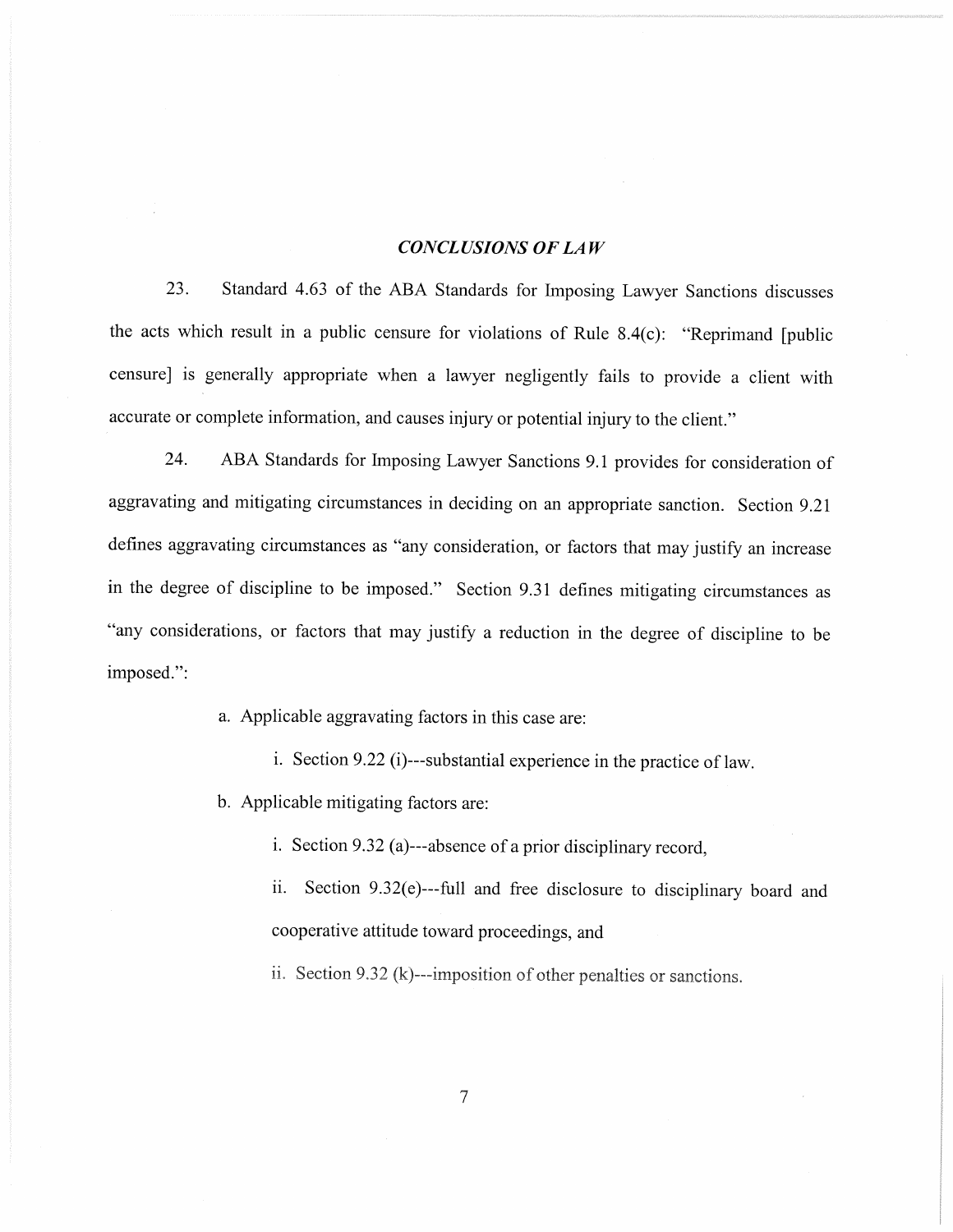#### **RECOMMENDATION TO THE SUPREME COURT OF WYOMING**

25. As an appropriate sanction for his violations of Wyoming Rules of Professional

Conduct, it is recommended that:

Respondent receive a public censure which states as follows: a. "Jackson attorney Richard Mulligan received a formal public censure by order of the Wyoming Supreme Court on \_\_\_\_\_\_\_. Mr. Mulligan violated Rule 8.4(c) of the Wyoming Rules of Professional Conduct by misrepresentation to his client that Mulligan had actually performed all of the legal services in perfecting an appeal to the Wyoming Supreme Court and billing at his hourly rate for work done by an independent contract counsel. In mitigation, Mr. Mulligan fully cooperated with the Bar's investigation and has never had any other complaints to the Bar by either clients or other persons against him. Mr. Mulligan stipulated to these The Board of Professional facts and consented to this discipline. Responsibility approved the stipulation, recommending that the Wyoming Supreme Court publicly censure Mr. Mulligan and require that he attend additional continuing legal education. After reviewing the record and recommendation, the Wyoming Supreme Court entered its order publicly censuring Mr. Mulligan, requiring him to attend additional continuing legal education, and requiring him to pay some of the costs of the Wyoming State Bar for prosecuting this matter."

 $b.$ Respondent will pay the administration fee of Five Hundred Dollars

(\$500.00) and costs capped at Two Hundred Dollars (\$200.00) no later than September 1,

2007.

Respondent will complete fifteen (15) additional CLE hours (above the  $\mathbf{c}$ . mandatory annual requirement) no later that December 31, 2007. The topics of the additional CLE must be approved by Bar Counsel no later than September 1, 2007, Mulligan shall draft a form for billing when using an outside contractor-either under his